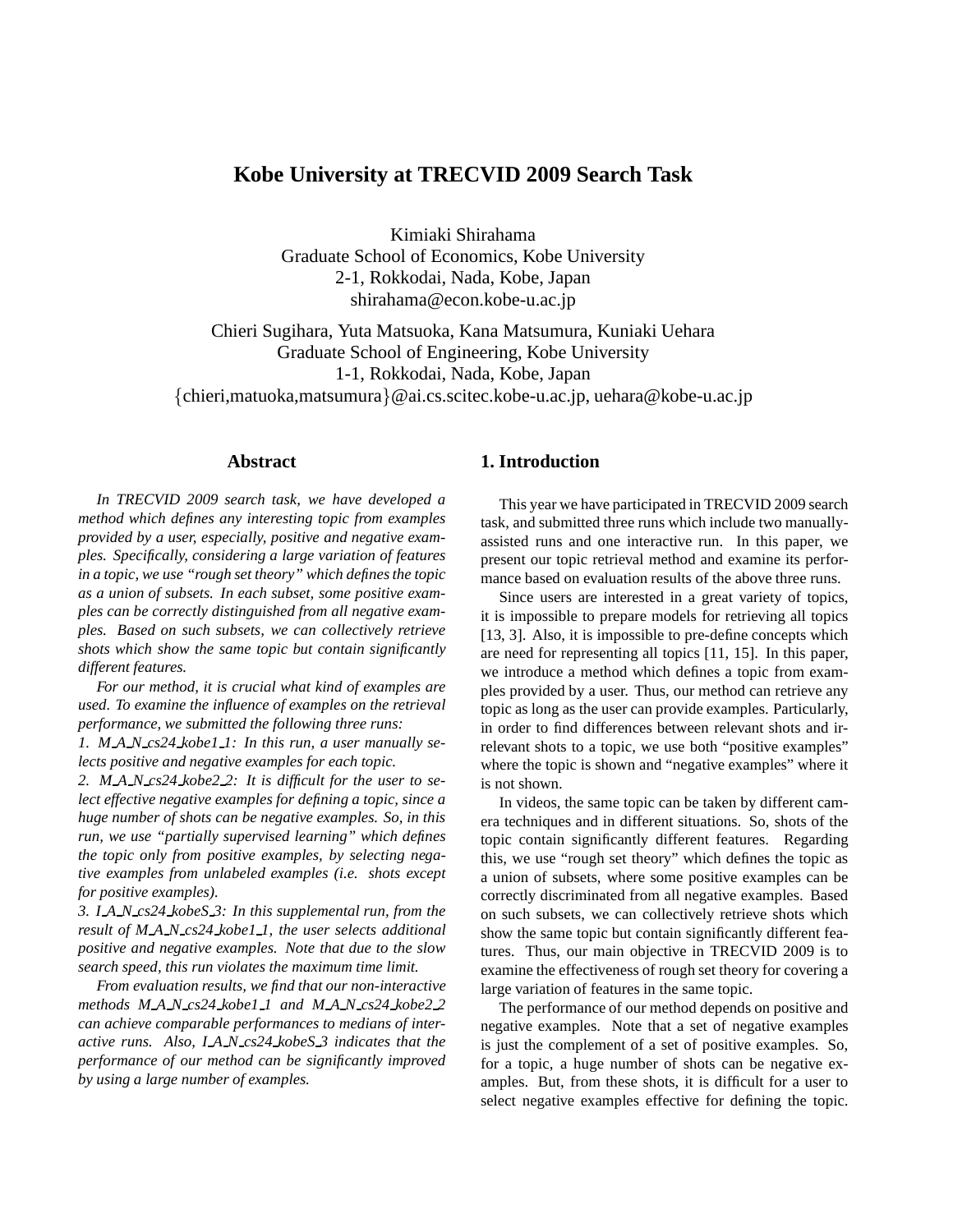Hence, we use "partially supervised learning" which defines a topic only from positive examples, by selecting negative examples from unlabeled examples, that is, shots except for positive examples. So, our another important objective in TRECVID 2009 is to examine the effectiveness of negative examples selected by partially supervised learning.

## **2. Features**

In our topic retrieval method, we extract the following five types of features from each shot:

**Color distribution:** This feature is used to characterize the color of an object in a certain region. For example, in a shot where the sky is shown, many blue-colored pixels are extracted from the upper part. Also, in a shot where a person talks to the camera, many skin-colored pixels are extracted from the central part. Based on the above observation, we partition the keyframe of each shot into 30 regions as shown in Fig. 1. And, from each region, we extract a 36-bins color histogram introduced by Zhang et al. [10].



**Figure 1. Partition of a keyframe into** 30 **regions.**

**Edge distribution:** This feature is used to characterize the texture of an object in a certain region. For example, in a shot where a grass is shown, many edges with arbitrary directions are extracted from the bottom part. In addition, in a shot where a city street is shown, corresponding to buildings, many edges with horizontal and vertical directions are extracted from the right and left sides. So, from each region in Fig. 1, we extract a 5-bins histogram where one bin represents the frequency of a certain direction of edges, that is, vertical, horizontal, 45-degree diagonal, 135-degree diagonal or non-directional edges [12].

**Visual word distribution:** This feature is used to characterize patches (local shapes) of an object in a certain region. For example, in a shot where a car is mainly shown, visual words corresponding to the front window, headlight, number plate etc., are extracted from the central part. So,

from each region in Fig. 1, we extract a visual word distribution as a 500-bins histogram where one bin represents the frequency of a visual word. In order to construct a set of visual words, we firstly extract SIFT descriptors which represent local gradient orientations around keypoints, obtained by Harris-Laplace keypoint detector [5]. Then, we group SIFT descriptors into 500 clusters by using k-means clustering. As a result, each cluster corresponds to a visual word.

**Number of faces:** This feature is used to characterize the number of faces with a certain size. For example, in a shot where a person talks to the camera, one face is shown in a large region. Also, in a shot where three persons talk to each other, three faces are shown in small regions. To extract such face features, we firstly detect faces in the keyframe by using Viola's face detection method [14]. Then, by using thresholds, we classify each detected face into large-size, middle-size or small-size. And, for each size, we count the number of faces.

**Moving regions:** This feature is used characterize object movements and camera works in a shot. For example, in a shot where a person walks to the left, visual words extracted from this person move to the left. Also, when the camera moves to the right, visual words extracted from the background moves to the reverse direction, that is, left. To extract such moving regions, we compute the movement of each visual word based on [6]. Specifically, for a visual word in the keyframe, we find the same visual word in the frame after five frames. Then, by using hierarchical clustering, we group visual words which move to similar directions at spatially close positions into one moving region. Here, we represent each moving region as a vector  $(x \text{-}position, y \text{-}position, size, horizontal \text{ } movement,$ vertical movement). After that, we represent a set of extracted moving regions as one feature.

Finally, by gathering all of the above features, we represent a shot by using the total 94 features, as shown in Fig. 2. The first row represents the index of each feature. So, features from 1st to 90th are color, edge and visual word distributions. Here, each of these features is denoted not only by its index, but also by the notation which consists of a capital letter representing the feature name and a hyphenated digit representing the region. For example, the visual word distribution in 1-st region is denoted as 61st feature or *V-1*. Also, features from 91th to 93th are numbers of faces. Each of them is represented not only by its index, but also by the notation which consists of a capital letter representing the feature name and a hyphenated capital letter representing the size. For example, the number of middle-size faces is denoted as 92nd feature or *F-M*. Finally, the 94th feature represents a set of moving regions, and is denoted by *MR*. Based on the above 94-dimensional shot representation, we present our topic retrieval method.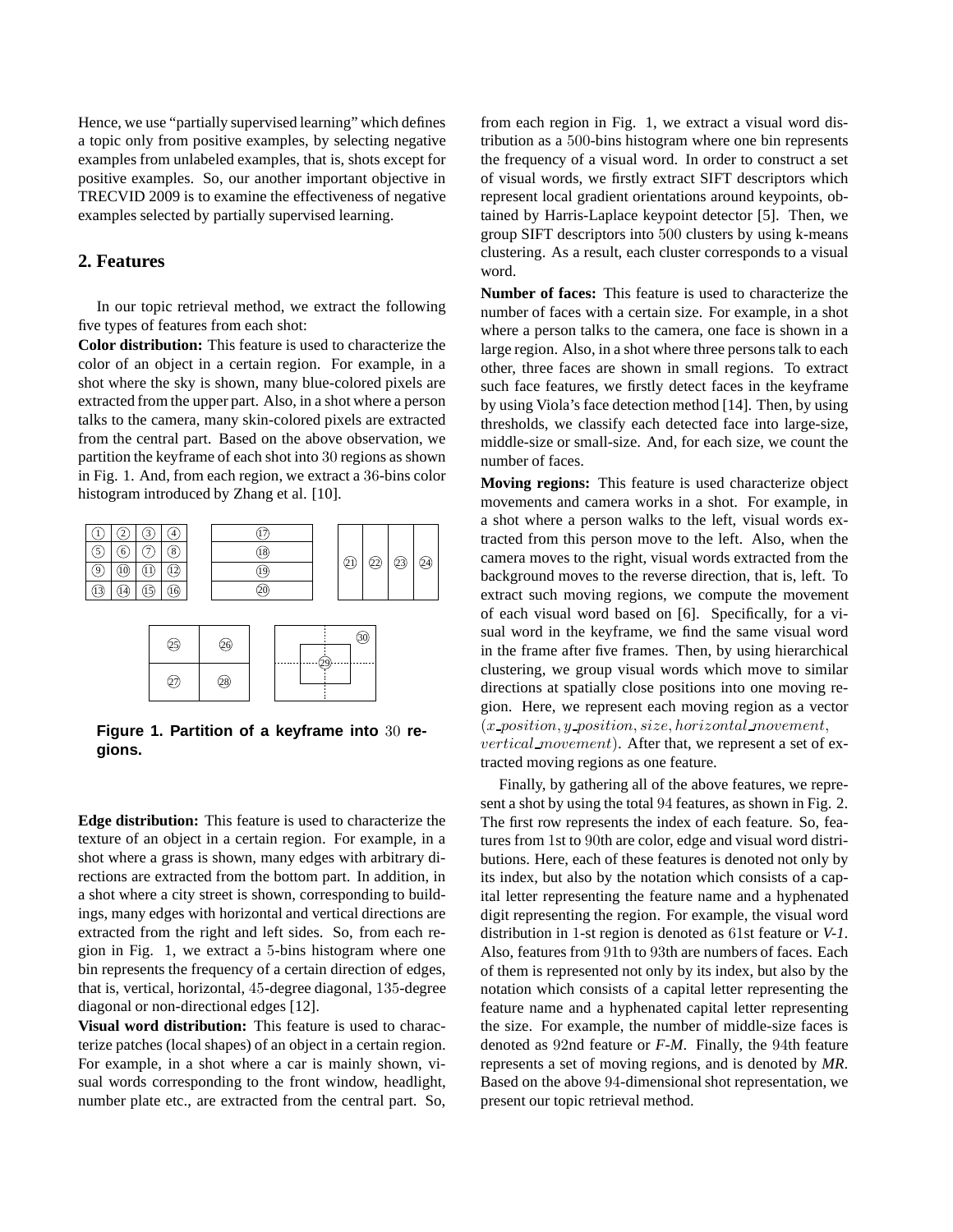

**Figure 2. Our** 94**-dimensional shot representation.**

### **3. Topic Retrieval based on Rough Set Theory**

In this section, we firstly explain the motivation of using rough set theory to cover a large variation of features in the same topic. Then, we present our topic retrieval method based on rough set theory.

#### 3.1. Motivation

Depending on various factors such as camera techniques, object movements, locations and so on, shots of the same topic contain significantly different features. Fig. 3 shows three shots of the topic "a car moves in the town". Here, from *shot 1* which takes a moving car in a tight shot, a large moving region is extracted. On the other hand, from *shot 2* and *shot 3* which take moving cars in long shots, middlesize moving regions are extracted. Also, since *shot 2* takes a car moving in a suburban area, few edges are extracted from the upper part where the sky is shown. On the other hand, since *shot 3* takes a car moving in an urban area, many vertical edges are extracted from the upper and middle parts where buildings are shown. Based on the above observation, we can assume that shots of the same topic are distributed in different subsets (subspaces) in a feature space.



## **Figure 3. Example of shots which show the same topic but contain different features.**

To find the above subsets, we use "rough set theory" which is a set-theoretic classification method based on indiscernibility relations among examples [9]. In our case, rough set theory examines whether positive examples can be discriminated from negative examples with respect to available features. Thereby, we can extract classification rules called "decision rules". Each of them characterizes a subset of positive examples which can be correctly discriminated from all negative examples. For example, in Fig. 3, a subset including shots taken in suburban areas like *shot 2* is characterized by the decision rule consisting of many bluecolored pixels in the upper part, many gray-colored pixels in the bottom part and a middle-size moving region. Therefore, by unifying such subsets, we can cover the whole set of positive examples for the topic.

However, a traditional rough set theory can deal only with categorical data [9]. On the other hand, as shown in Fig. 1, we extract different formats of features from each shot, such as histogram, integer number and a set of vectors. Note that crucial errors inevitably occur by discretizing a feature into a small number of categorical values. That is, the same categorical value is frequently assigned to semantically different shots. Thus, by using the idea of the recently proposed rough set theory for continuous data [16], we propose a rough set theory which can deal with various formats of features. Specifically, we define the indiscernibility relation between positive and negative examples based on their similarity for each feature.

#### 3.2. Method

Given positive and negative examples, we aim to extract decision rules, each of which discriminates a subset of positive examples from all negative examples. Let  $p_i$  and  $n_j$  be *i*-th positive example  $(1 \le i \le M)$  and *j*-th negative example  $(1 \le j \le N)$ , respectively. And,  $p_i^k$  and  $n_j^k$  represent  $p_i$ 's and  $n_j$ 's k-th feature  $(1 \leq k \leq 94)$ , respectively. By using the above notations, we explain rough set theory.

First, we represent positive and negative examples in the form of table called "decision table", as shown in Fig. 4 (a). In Fig. 4 (a), two positive examples  $p_1$  and  $p_2$  and two negative examples  $n_1$  and  $n_2$  are given for the topic "a car moves in the town". Each row represents an example. The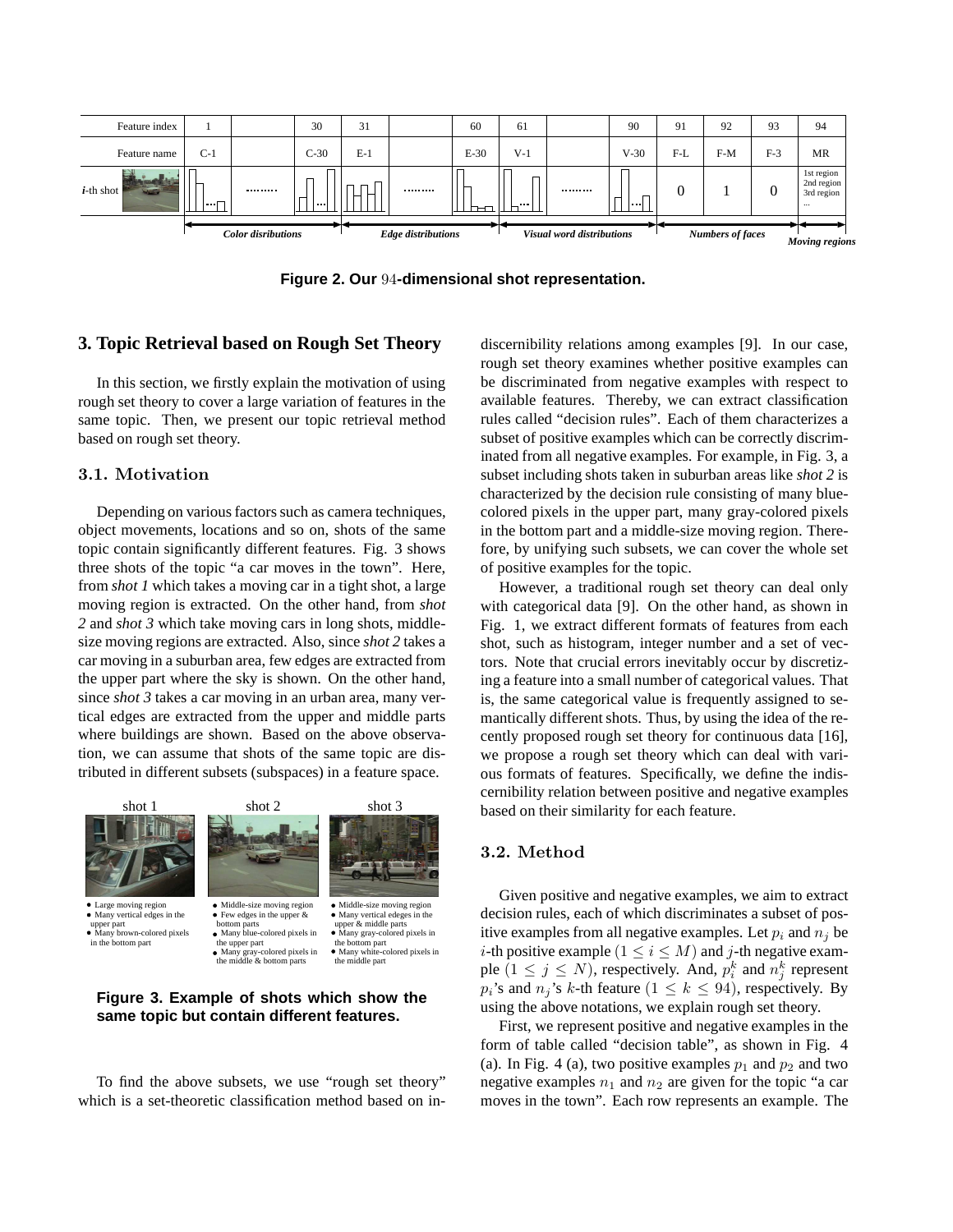

**Figure 4. Example of a decision table and decision rules for the topic "a car moves in the town".**

rightmost column indicates whether an example is positive ("P") or negative ("N"), while the other columns indicate features. Like this, the decision table provides available information for discriminating between positive and negative examples.

Then, for each pair of  $p_i$  and  $n_j$ , we collect "discriminative features" for which  $p_i$  and  $n_j$  are dissimilar to each other. In other words,  $p_i$  can be discriminated from  $n_i$  by using discriminative features. For example, by comparing  $p_1$  to  $n_1$  in Fig. 4 (a), we can find the color distribution in 17th region in Fig. 1 as a discriminative feature. It is because the sky is shown in 17th region in  $p_1$ , which is characterized by many blue-colored pixels. On the other hand, trees are shown in 17th region in  $n_1$ , which is characterized by many green-colored pixels. Thus, by using the color distribution in 17th region, we can discriminate between  $p_1$ and  $n_1$ .

To extract such discriminative features, we calculate the similarity  $sim(p_i^k, n_j^k)$  between  $p_i$  and  $n_j$  for k-th feature by using the following similarity measures; for color, edge and visual word distributions, we use histogram intersection. For numbers of faces, if  $p_i$  and  $n_j$  contain the same number of faces, we regard their similarity as 1, otherwise 0. For moving regions, we define the similarity between  $p_i$ and  $n_i$  as the similarity between the pair of the most similar moving regions. Here, we compare moving regions in  $p_i$ and  $n_i$  by using euclid distance.

Fig. 4 (a) illustrates the process of extracting discriminative features between  $p_1$  and  $n_1$ . Thereby, we can collect the following set of discriminative features  $f_{i,j}$  between  $p_i$ and  $n_i$ :

$$
f_{i,j} = \{k \mid sim(p_i^k, n_j^k) < \beta^k\},\tag{1}
$$

where  $\beta^k$  is a pre-defined threshold for k-th feature.  $f_{i,j}$ means that when at least one feature in  $f_{i,j}$  is used,  $p_i$  can be discriminated from  $n_j$ .

Next, we extract sets of features which are needed to discriminate  $p_i$  from all negative examples. To do this, we need to simultaneously use at least one feature in  $f_{i,j}$  for all negative examples. That is, we compute the following conjunction of  $\vee f_{i,j}$ :

$$
df_i = \land \{ \lor f_{i,j} \mid 1 \le j \le N \}
$$
 (2)

Suppose that the set of discriminative features between  $p_1$ and  $n_1$  is  $f_{1,1} = \{C \cdot I7, C \cdot 20, E \cdot I7, F \cdot M\}$  and the one between  $p_1$  and  $n_2$  is  $f_{1,2} = \{C-20, E-17, E-20\}$ . Then, we compute  $df_1 = (C-17 \vee C-20 \vee E-17 \vee F-M) \wedge (C-20 \vee$ *E-17*  $\vee$  *E-20*). *df*<sub>1</sub> can be simplified into  $df_1^* = (C-20) \vee$  $(E-17) \vee (C-17 \wedge E-20) \vee (E-20 \wedge F-M)$ . This simplification is achieved by using the distributive law  $A \wedge (B \vee C) =$  $(A \wedge B) \vee (A \wedge C)$  and the absorption law  $A \vee (A \wedge B) = A$ . As a result, we can know that  $p_1$  can be discriminated from all negative examples  $n_1$  and  $n_2$ , by using the singleton of *C-20*, the singleton of *E-17*, the set of *C-17* and *E-20* or the set of *E-20* and *F-M*. Each of these represents a "reduct" which is a minimal set of features needed to discriminate  $p_1$ from all negative examples

From each reduct, we construct a decision rule in the form of *IF-THEN* rule. For example, from the above four reducts, we can construct decision rules shown in Fig. 4 (b). Here, the conditional part of each decision rule is obtained by describing a reduct with  $p_1$ 's features and similarities. Such a decision rule indicates a subset where  $p_1$  can be correctly identified. Then, we gather decision rules extracted for all positive examples, and merge similar decision rules into one rule. As a result, we can extract decision rules which characterize subsets where multiple positive examples can be correctly identified. Finally, we retrieve shots which match with a larger number of decision rules than a pre-defined threshold.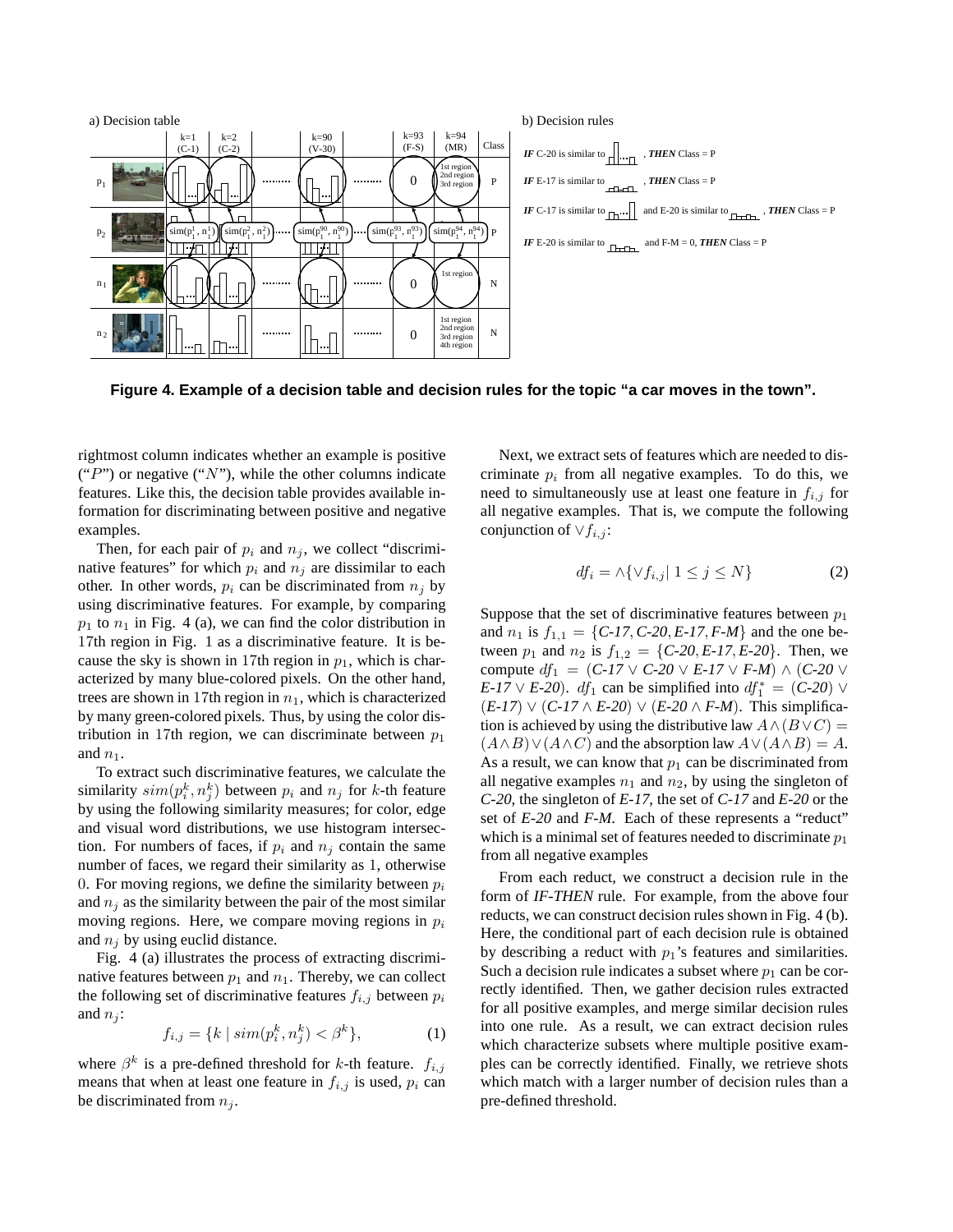# **4. Partially Supervised Learning for Negative Example Selection**

In this section, we firstly explain the motivation of using partially supervised learning to select negative examples. Also, we describe the necessity of distinguishing relevant and irrelevant dimensions to appropriately calculate similarities among examples. Then, we present our partially supervised learning method.

### 4.1. Motivation

For the topic "a car moves in the town", Fig. 5 shows one positive example  $p_1$  and two negative examples  $n_1$  and  $n<sub>2</sub>$ . In general, classifiers including decision rules in rough set theory are constructed, by comparing positive examples to negative examples and finding features which are contained only in positive examples. So, if  $p_1$  is compared to  $n_1$ , a resulting classifier tends to retrieve shots which contain many red-colored pixels. But, this classifier is clearly meaningless because red-colored pixels are unimportant for the topic. On the other hand, if  $p_1$  is compared to  $n_2$ , red-colored pixels are regarded as unimportant and visual words corresponding to the front widow and headlight are regarded as important. Thus, we can say that compared to  $n_1$ ,  $n_2$  is more effective for defining the topic.



**Figure 5. Example of effective and noteffective negative examples.**

However, since a huge number of shots can be negative examples, it is difficult for a user to select the above kind of effective negative examples. Thus, we use "partially supervised learning" which builds a classifier only from positive examples, by selecting negative examples from unlabeled examples [7, 8, 1]. This technique is frequently used in Web document classification. Specifically, when constructing a classifier for identifying documents of a certain topic, we can easily select several positive examples, but cannot select effective negative examples from a huge number of documents on the Web. So, partially supervised learning is used to select effective negative examples by regarding documents on the Web as unlabeled examples. Inspired by this, we incorporate partially supervised learning into topic retrieval by regarding shots except for positive examples as unlabeled examples.

In our topic retrieval, we assume that for a topic, a user can provide only a small number of positive examples (at most 20). Considering this, most of existing partially supervised learning are not suitable for our topic retrieval, because they are based on the statistical distribution of positive examples. For example, methods in [8] and [1] use SVM and Naive Bayse to estimate the distribution of positive examples, respectively. But, such methods work well only when a sufficient number of positive examples are available for estimating the true distribution. On the other hand, the method in [7] selects negative examples based on similarities between positive and unlabeled examples. And, it is validated as effective when only a small number of positive examples are available. Thus, we use the method in [7] in our topic retrieval.

Note that since we represent examples by using various features, due to many irrelevant features, we cannot appropriately calculate similarities between positive and unlabeled examples (i.e. "curse of dimensionality") [2]. Hence, we have to distinguish relevant and irrelevant features. With respect to this, unlabeled examples show various topics and are characterized by different features. Thus, we detect features specific to each unlabeled example. To this end, we use "subspace clustering" which finds clusters of unlabeled examples in different subspaces of the high-dimensional feature space [2]. That is, each cluster is associated with a different set of features. For example, a cluster of unlabeled examples where the sky is shown is characterized by color and edge features in the upper part. Also, a cluster of unlabeled examples where an object moves on the road is characterized by the middle-size moving region and the color in the bottom part. Like this, for each unlabeled example, we detect specific features by finding the cluster including it. And, only by using these features, we calculate similarities of the unlabeled example to positive examples.

### 4.2. Method

Given positive examples for a topic, we collect negative examples based on two steps shown in Table 1. In the first step, we select "reliable negative examples" as unlabeled examples which are unlikely to be positive. That is, reliable negative examples are completely dissimilar to positive examples. For example, for the topic "a car moves in the town", reliable negative examples should include shots where the mountain is shown, shots where the beach is shown, and so on. But, as can be seen from  $n_1$  in Fig. 5, reliable negative examples are not effective for defining the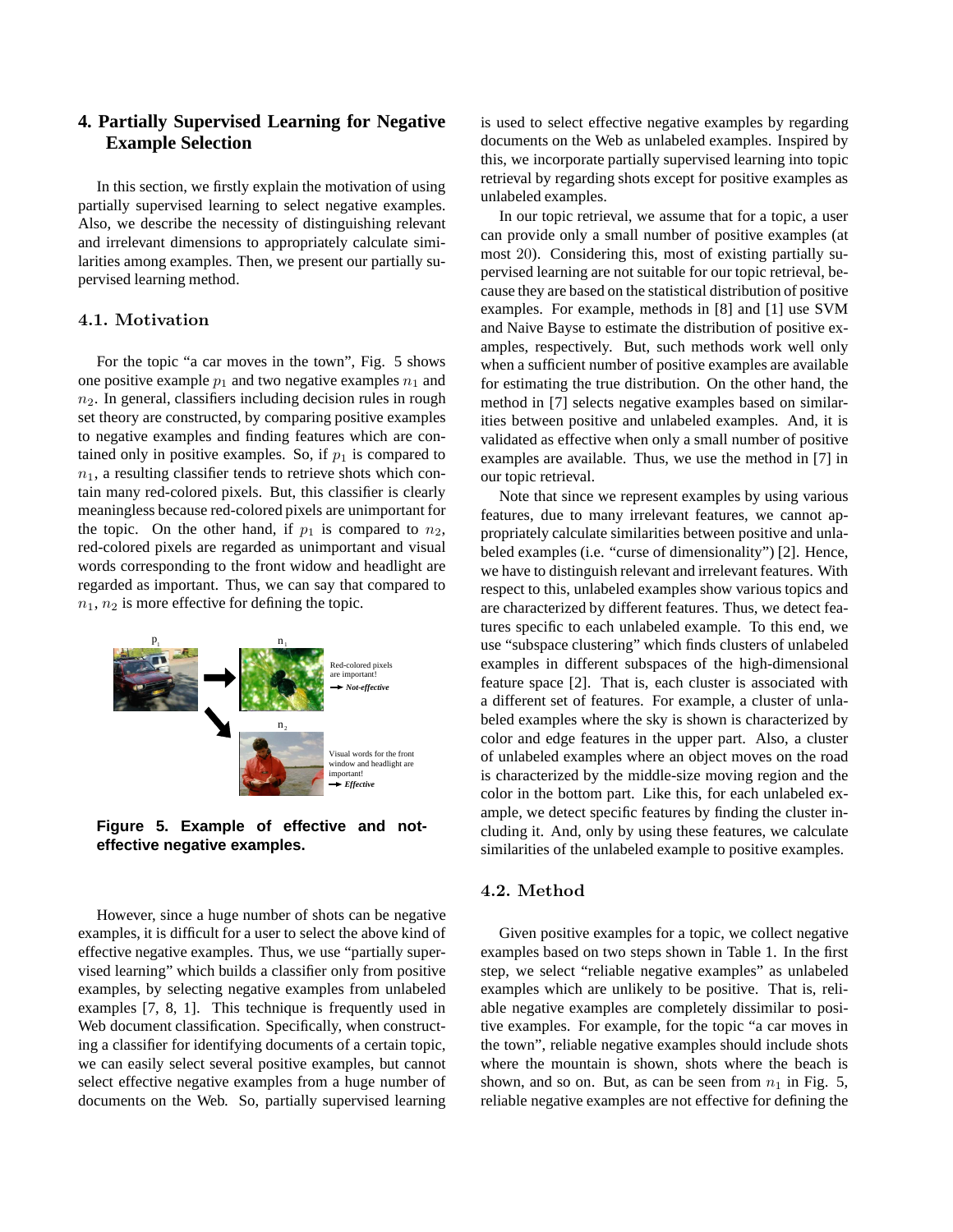### **Table 1. Overview of our partially supervised learning method.**

**Input:** P (set of p-examples), U (set of u-examples), **Output:** N (set of n-examples) **/\* Reliable negative example selection \*/** 1. Detect a set of positive features  $PF$ 2. Extract a set of rn-examples  $RN$  based on  $PF$ **/\* Additional negative example selection \*/** 3.  $N = RN$ 4. **while** true **do** 5. Cluster  $N$  into  $k$  clusters using PROCLUS 6. Extract a set of an-examples  $AN$  based on  $P$  and  $k$  clusters of  $N$ 7. **If**  $|AN| == 0$ , **then** break 8.  $N = N \cup AN$ 9. **end while** 10. return  $N$ 

topic. So, in the second step, starting with reliable negative examples, we iteratively select "additional negative examples" as unlabeled examples which are more similar to positive examples than previously selected negative examples. For the above topic, additional negative examples should include shots where a person walks in the mountain, shots where the town is taken from the air, and so on. In this way, we aim to select effective negative examples as unlabeled examples which are as similar to positive examples as possible.

The two-step framework in Table 1 is based on the method proposed in [7]. But, we extend it for the following two points. First, although the method in [7] targets text data where each feature is a word frequency, we extend it to deal with our shot representation where features are represented in various formats, such as histogram, integer number and a set of vectors. Second, we use subspace clustering to appropriately calculate similarities between positive and unlabeled examples. Below, we mainly explain points extended from [7]. Note that, for the simplicity, we denote positive, negative, reliable negative, additional negative and unlabeled examples as "p-examples", "n-examples", "rnexamples", "an-examples" and "u-examples", respectively.

In the 1st line in Table 1, in order to accurately select rnexamples, we detect a set of "positive features"  $PF$  which are strongly associated with p-examples. For example, for the topic "a car moves in the town", the color feature in the 20th region in Fig. 1 may be selected as a positive feature, because it characterizes the gray-colored road shown in the bottom part. And, if a u-example matches with few positive features, it should be regarded as an rn-example. To detect positive features, we measure the association of each feature with p-examples based on similarities among p-examples. Specifically, for a feature  $f$ , we group p-examples into clusters with similar feature values (i.e. histogram, integer number or set of vectors). Here, depending on  $f$ , we use the similarity measure described in section 3.2. After that, we count the number of p-examples  $n_P (f)$  in the largest cluster  $C(f)$ . Also, by applying  $C(f)$  to u-examples, we count the number of u-examples  $n_U(f)$  included in  $C(f)$ . Then, we evaluate how much  $f$  is associated with p-examples as follows:

$$
H(f) = \frac{n_P(f)}{max_P} - \frac{n_U(f)}{max_U},
$$
\n(3)

where  $max_P$  and  $max_U$  are the largest value of  $n_P(f)$  and the one of  $n_U(f)$  among all features, respectively. They are used to normalize  $n_P(f)$  and  $n_U(f)$ . Thus,  $H(f)$  becomes larger if  $C(f)$  includes a larger number of p-examples and a smaller number of u-examples. We regard  $f$  as a positive feature, if  $H(f)$  is larger than the average of  $H(j)$  for all features. Afterward, in the 2nd line in Table 1, we use the same ranking-based approach as [7], in order to calculate the similarity between a u-example and the set of pexamples in terms of  $PF$ . And, we regard the u-example as an rn-example, if the similarity is smaller than the average similarity for all u-examples.

In lines from 3th to 9th in Table 1, we regard a set of rn-examples as the initial set of n-examples. Then, we iteratively select an-examples as u-examples which are similar to already selected n-examples. Since n-examples show a variety of topics and contain different features, an anexample is not similar to all n-examples. Let us recall the above example. Here, an-examples where a person walks in the mountain are similar only to rn-examples where the mountain is shown. Considering such a variety of nexamples, we firstly group n-examples into clusters and calculate the similarity between a u-example and each cluster. Particularly, because of the high-dimensionality of our shot representation, we use subspace clustering "PROCLUS" proposed in  $[2]$ . PROCLUS iteratively improves k clusters where bad clusters such as the ones with few n-examples are substituted with new clusters by randomly selecting cluster centers. In each cluster, if the average similarity among nexamples for one feature is larger than the statistical expectation, this feature is associated with the cluster. As a result, the cluster represents a subspace consisting of its associated features.

Then, for  $i$ -th cluster of n-examples, we compute the centroid  $C_i$  in the subspace consisting of associated features  $F_i$ . Also, we compute the centroid of p-examples  $C_P$ in the subspace consisting of positive features  $PF$ . Then, we examine whether a u-example  $u$  can be regarded as an an-example in the following way:

$$
Sim_{F_i}(u, C_i) > \mu_i,
$$
 (4)

$$
Sim_{F_i}(u, C_i) - Sim_{PF}(u, C_P) > \gamma_i,
$$
 (5)

where  $Sim_{F_i}(u, C_i)$  is the similarity between u and  $C_i$  in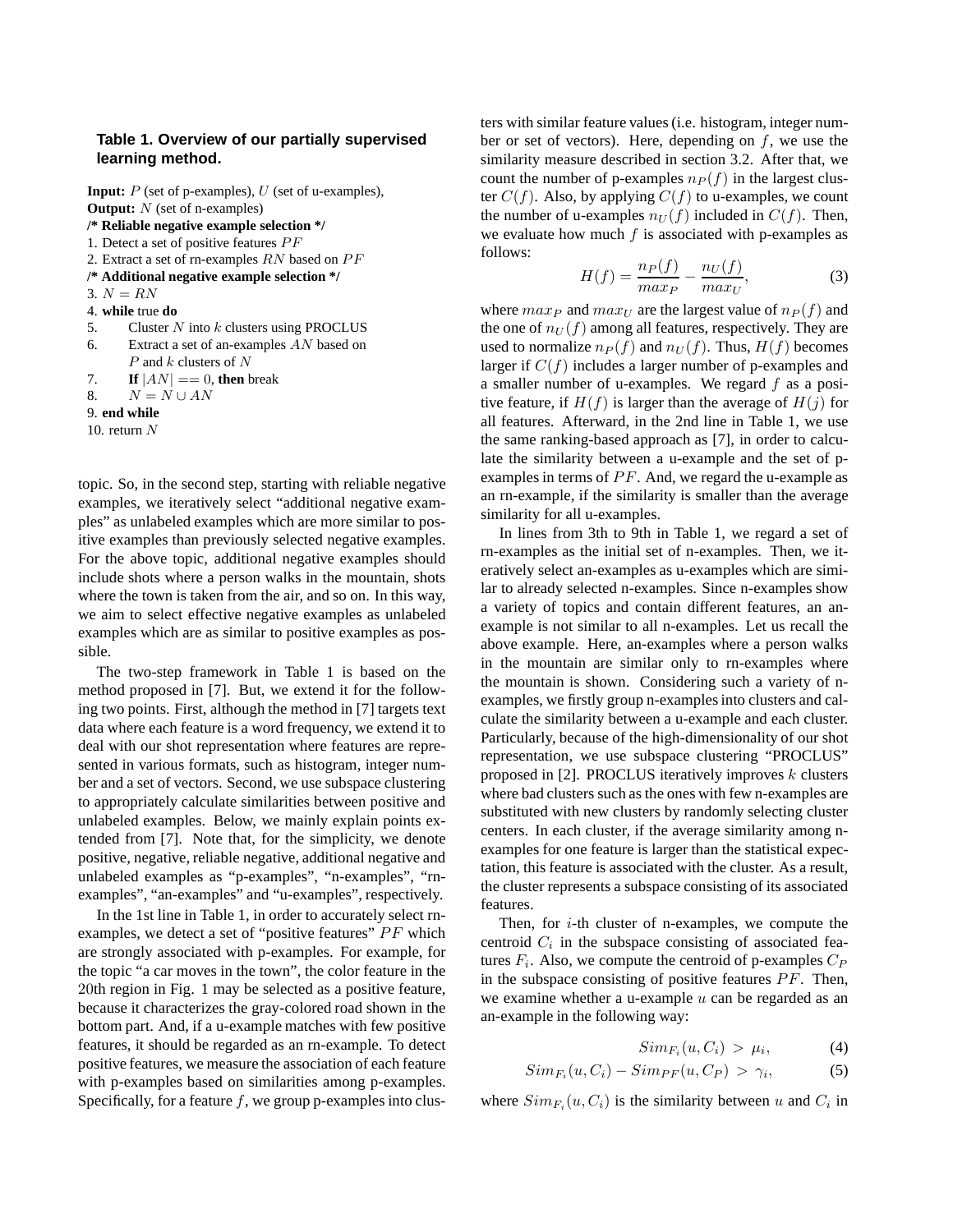

**Figure 6. Overview of evaluation results for our submitted runs.**

terms of  $F_i$ . Specifically, we calculate  $Sim_{F_i}(u, C_i)$  as the average of similarities for all features in  $F_i$ . Similarly,  $Simp_F(u, C_P)$  is calculated as the similarity between u and  $C_P$  in terms of PF. Also,  $\mu_i$  and  $\gamma_i$  are respectively average values of equations (4) and (5) for n-examples in  $i$ -th cluster. Thus,  $u$  is selected as an an-example if it is not only sufficiently similar to  $i$ -th cluster, but also much more similar to  $i$ -th cluster than to the set of p-examples. Finally, as shown in the 7th and 8th lines, we iterate the above anexample selection until no an-example is selected.

### **5. Experimental Results**

In TRECVID 2009 search task, we submitted the following three runs. In  $M_A N_c s^24 \, kobe1_1$ , we apply rough set theory to manually selected positive and negative examples. In  $M_A N_c$  cs24 kobe2 2, we apply rough set theory to manually selected positive examples and negative examples selected by partially supervised learning. Here, we regard shots in the development videos as unlabeled examples. In  $I.A.N.cs24.kobeS.3$ , from results of  $M.A.N.cs24 kobe1.1$ , we select additional positive and negative examples, and apply rough set theory to all of positive and negative examples. Note that I A N  $cs24 \, kobeS$  3 is a supplemental run which violates the maximum time limit due to the slow search speed.

Fig. 6 shows the overview of the above three sub-

mitted runs. Here, for comparison, we show medians of all interactive runs (since the number of manuallyassisted runs is only three, we do not use their medians). As can be seen from Fig. 6,  $M.A.N.cs24.kobel_1$ and  $M.A.N.cs24.kobe2.2$  which need no user interaction, achieve comparable performances to medians of interactive runs. This validates the effectiveness of our method.

Now, by using results of  $M_A N_c s24_k obe1_1$ , we examine whether rough set theory can cover a large variation of features in the same topic. Fig. 7 shows retrieved shots for 277-th, 285-th and 289th topics. As can be seen from Fig. 7, for the same topic, we can retrieve shots which are characterized by different backgrounds, different numbers of persons and different shot sizes. The reason for this is that rough set theory extracts decision rules which characterize essential semantic contents in a topic. For example, decision rules for the 289th topic characterize a person, table and indoor situation. Thus, by combining such decision rules, we can retrieve various shots of the same topic.

However, the performance of our current method is far from the satisfactory. Regarding this, one of main reasons is that numbers of positive and negative examples are too small to define a topic. Specifically, on average, we only use 15.7 positive and 24.2 negative examples in  $M_A N_c s^2 4_k c^2$ . Compared to  $M.A.N.cs24.kobel_1$ ,  $I.A.N.cs24.kobeS_3$  uses more positive and negative examples and achieves better perfor-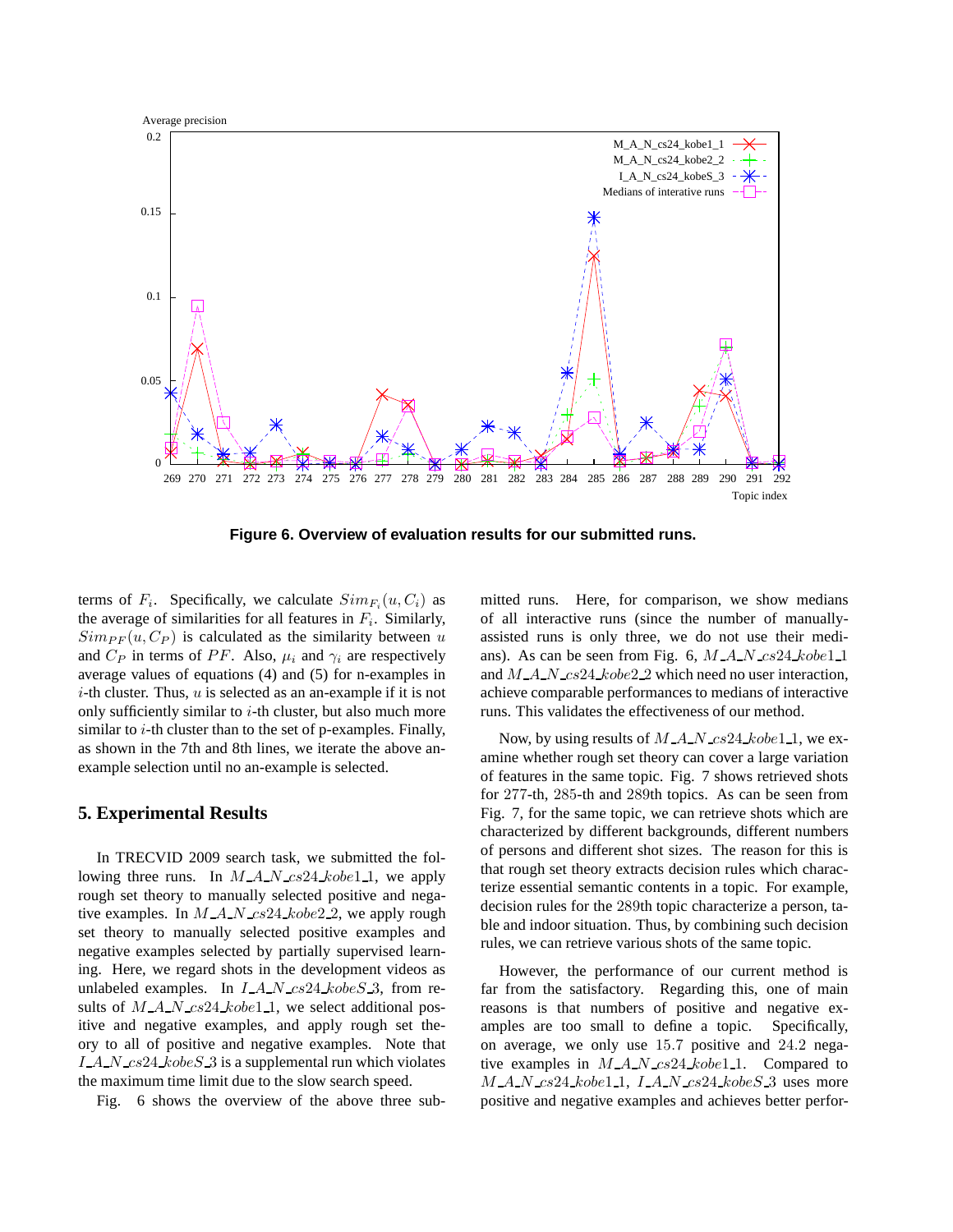

**Figure 7. Shots retrieved by rough set theory for** 277**th,** 285**th and** 289**th topics.**

mances for most topics. So, we conduct an additional experiment to examine the change of performances depending on numbers of positive and negative examples. Here, due to the difficulty of selecting many positive examples, we select positive examples from TRECVID 2008 test videos, where shots relevant to each topic are marked by NIST. Also, we select negative examples from TRECVID 2008 test videos. Then, based on the above positive and negative examples, we search TRECVID 2009 test videos.

Table 2 shows the result of the above additional experiment. Here, we retrieve 285th and 286th topics by using different numbers of positive and negative examples. And, for each retrieval result, we compute the precision in 1000 retrieved shots. As shown in Table 2, although the precision of 100 positive and 100 negative examples for 286th topic is slightly smaller than the one of 50 positive and 50 negative examples, using a large number of examples generally leads to a significant improvement of the retrieval performance. Thus, it is one of our important future works how to efficiently collect a sufficient number of positive and negative examples.

### **Table 2. Performances using different numbers of positive and negative examples.**

| # of positives | 10    | 20    | 50    | 100   |
|----------------|-------|-------|-------|-------|
| # of negatives | 50    | 50    | 50    | 100   |
| 285th topic    | 0.027 | 0.219 | 0.317 | 0.400 |
| 286th topic    |       | 0.001 | 0.027 | 0.025 |

In order to examine the effectiveness of partially supervised learning, we conduct a preliminary experiment. Here, we use TRECVID 2008 development and test videos. And, we retrieve the following three topics; *Topic 1:* a person opens a door, *Topic 2:* a person talks on the street and *Topic 3:* a car moves in the town. Table 3 summarizes the result for the preliminary experiment. As shown in the second column, partially supervised learning  $PSL$  is compared to two different negative example selection methods, Manual and Random. In Manual, negative examples are manually selected while they are randomly selected in Random. For all of Manual, Random and  $PSL$ , as in the third column, we use the same positive examples for each topic. In addition, the fourth column shows that in both of  $Random$  and  $PSL$ , we select the same number of negative examples (i.e. 50). Finally, the fifth column presents precisions in 300 retrieved shots by using different sets of negative examples.

|         | Method         | $#$ of pos. | $#$ of neg. | $\overline{P}$ @300 |
|---------|----------------|-------------|-------------|---------------------|
| Topic 1 | ${\it Manual}$ | 9           | 16          | 0.070               |
|         | Random         | 9           | 50          | 0.087               |
|         | PSL            | 9           | 50          | 0.070               |
| Topic 2 | ${\it Manual}$ | 11          | 16          | 0.087               |
|         | Random         | 11          | 50          | 0.050               |
|         | PSL            | 11          | 50          | 0.050               |
| Topic 3 | ${\it Manual}$ | 9           | 14          | 0.217               |
|         | Random         | 9           | 50          | 0.127               |
|         | PSL            | 9           | 50          | 0.170               |

As can be seen from Table 3, except for *Topic 1*, Manual usually leads to the best performances. Also, we find that the effectiveness of  $PSL$  depends on the number of shots relevant to a topic. Specifically, the number of shots relevant to *Topic 3* is relatively large while the one to *Topic 1* is very small. For *Topic 3*, *PSL* can accurately select negative examples by analyzing features in shots. On the other hand, Random wrongly selects some relevant shots as negative, since it does not analyze any features. But, for *Topic 1*, due to the rarity of relevant shots, *PSL* cannot appropriately select effective negative examples for defining *Topic 1*. Compared to this, due to the rarity of relevant shots and the randomness, Random can select effective negative examples without selecting relevant shots as negative. Considering the above result, it seems to be useful to change negative example selection methods depending on topics. But, before this conclusion, we need to further explore the characteristic of partially supervised learning by testing it on various topics, such as topics in TRECVID 2009.

**Table 3. Comparison of partially supervised learning to the other negative example selection methods.**